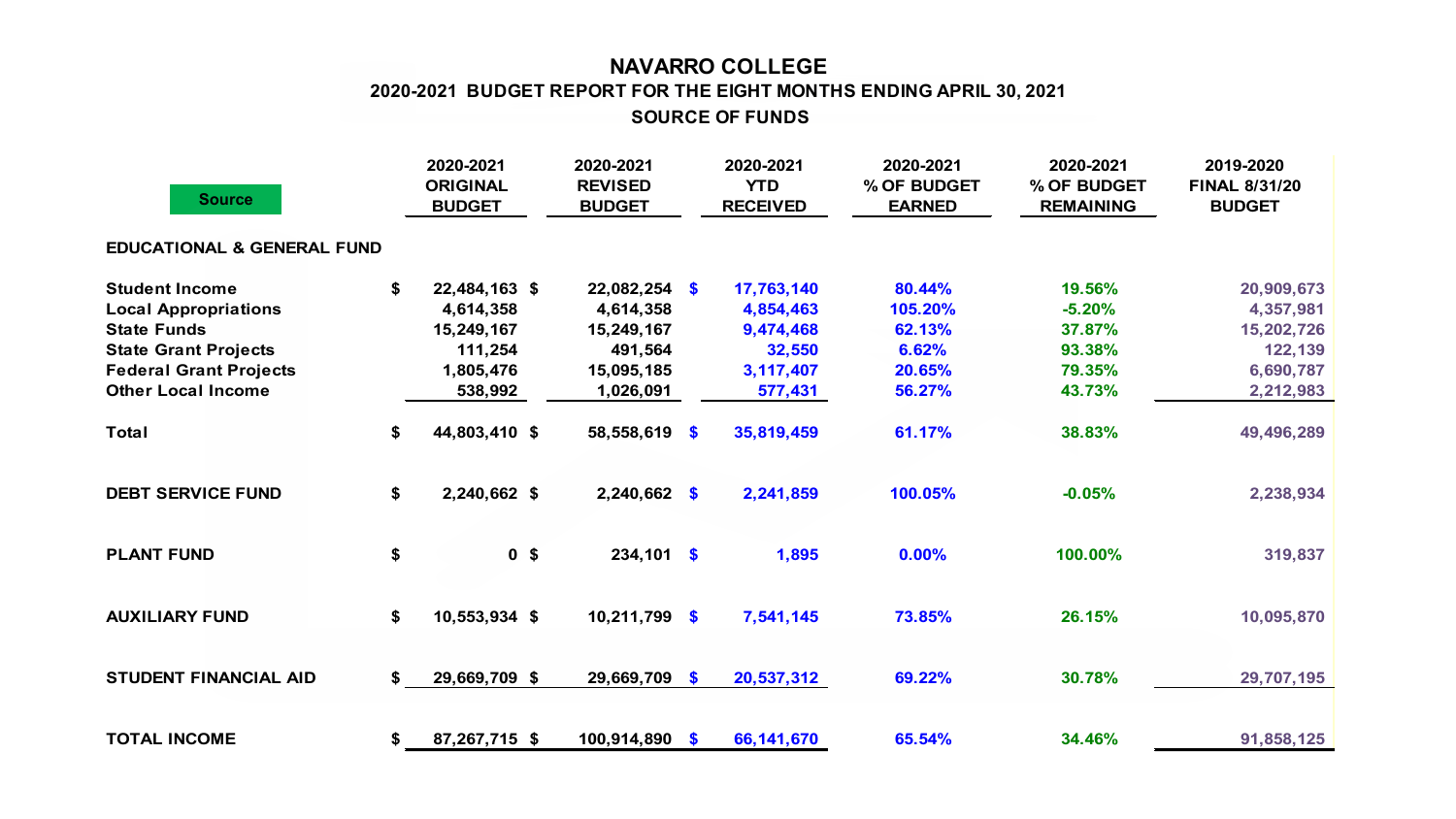## **NAVARRO COLLEGE**

**2019-2020 BUDGET REPORT FOR THE EIGHT MONTHS ENDING APRIL 30, 2020**

**SOURCE OF FUNDS**

| <b>Source</b>                         |    | 2019-2020<br><b>ORIGINAL</b><br><b>BUDGET</b> | 2019-2020<br><b>REVISED</b><br><b>BUDGET</b> |              | 2019-2020<br><b>YTD</b><br><b>RECEIVED</b> | 2019-2020<br>% OF BUDGET<br><b>EARNED</b> | 2019-2020<br>% OF BUDGET<br><b>REMAINING</b> |  |
|---------------------------------------|----|-----------------------------------------------|----------------------------------------------|--------------|--------------------------------------------|-------------------------------------------|----------------------------------------------|--|
| <b>EDUCATIONAL &amp; GENERAL FUND</b> |    |                                               |                                              |              |                                            |                                           |                                              |  |
| <b>Student Income</b>                 | \$ | 22,186,176 \$                                 | $22,186,176$ \$                              |              | 19,533,234                                 | 88.04%                                    | 11.96%                                       |  |
| <b>Local Appropriations</b>           |    | 3,868,321                                     | 4,357,981                                    |              | 4,457,967                                  | 102.29%                                   | $-2.29%$                                     |  |
| <b>State Funds</b>                    |    | 15,202,726                                    | 15,202,726                                   |              | 9,495,603                                  | 62.46%                                    | 37.54%                                       |  |
| <b>State Grant Projects</b>           |    | 155,935                                       | 115,354                                      |              | 84,275                                     | 73.06%                                    | 26.94%                                       |  |
| <b>Federal Grant Projects</b>         |    | 2,212,462                                     | 2,278,566                                    |              | 1,148,674                                  | 50.41%                                    | 49.59%                                       |  |
| <b>Other Local Income</b>             |    | 479,350                                       | 1,046,698                                    |              | 878,437                                    | 83.92%                                    | 16.08%                                       |  |
| <b>Total</b>                          | \$ | 44,104,970 \$                                 | 45,187,501                                   | - \$         | 35,598,190                                 | 78.78%                                    | 21.22%                                       |  |
| <b>DEBT SERVICE FUND</b>              | \$ | 2,238,934 \$                                  | $2,238,934$ \$                               |              | 2,253,594                                  | 100.65%                                   | $-0.65%$                                     |  |
| <b>PLANT FUND</b>                     | \$ | 0 <sup>5</sup>                                | 420,062 \$                                   |              | 10,128                                     | 0.00%                                     | 100.00%                                      |  |
| <b>AUXILIARY FUND</b>                 | \$ | 10,422,427 \$                                 | 10,492,276 \$                                |              | 7,101,734                                  | 67.69%                                    | 32.31%                                       |  |
| <b>STUDENT FINANCIAL AID</b>          | \$ | 29,707,195 \$                                 | 29,707,195                                   | $\mathbf{s}$ | 23, 332, 424                               | 78.54%                                    | 21.46%                                       |  |
| <b>TOTAL INCOME</b>                   | \$ | 86,473,526 \$                                 | 88,045,968                                   | <b>S</b>     | 68,296,070                                 | 77.57%                                    | 22.43%                                       |  |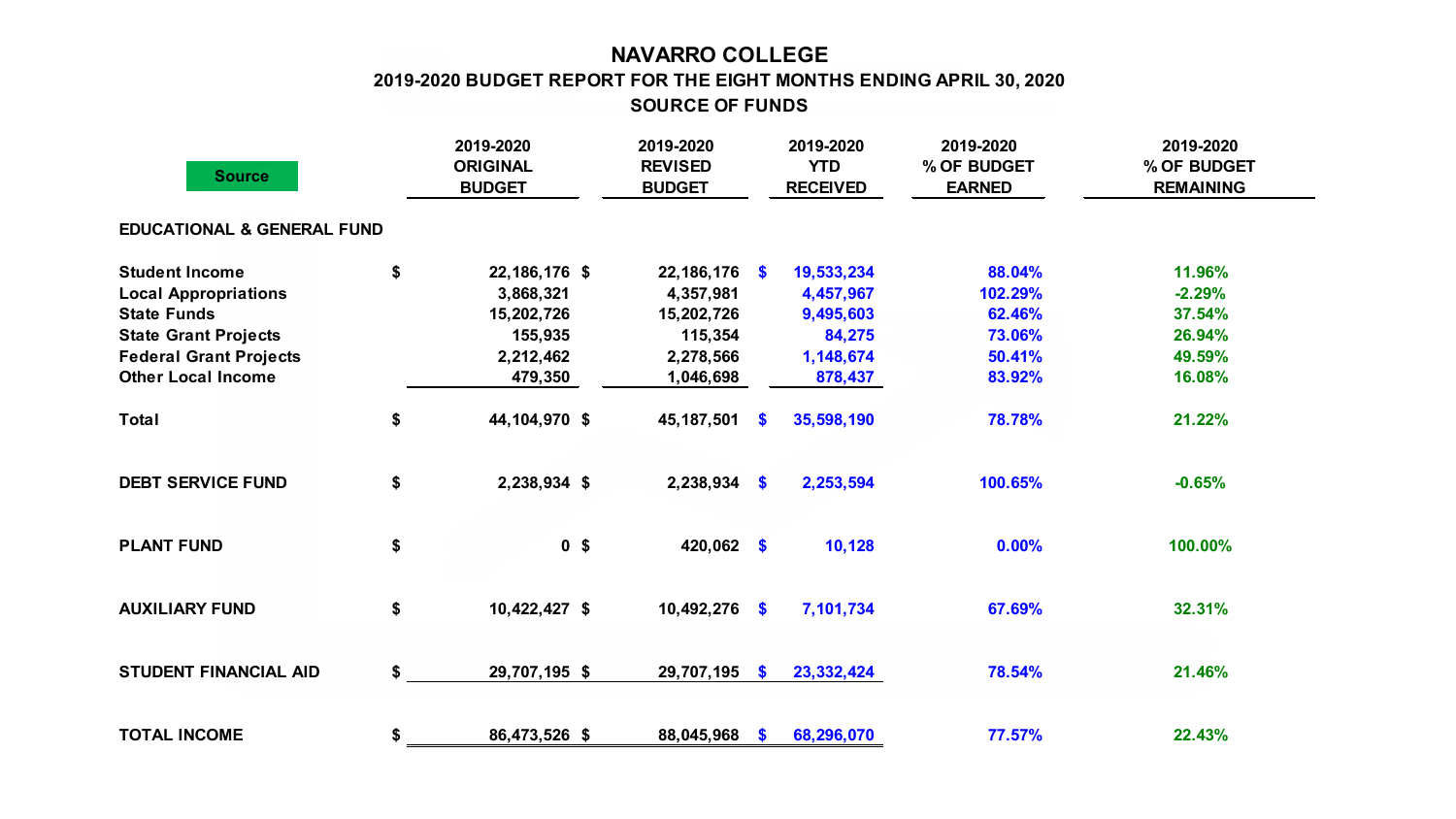## **NAVARRO COLLEGE 2020-2021 BUDGET REPORT FOR THE EIGHT MONTHS ENDING APRIL 30, 2021 DISBURSEMENT OF FUNDS**

Increase of 3,158,

**2020-2021 2020-2021 2020-2021 2020-2021 2020-2021 2019-2020 ORIGINAL REVISED YTD 2020-2021 % OF BUDGET % OF BUDGET FINAL 8/31/20 BUDGET BUDGET EXPENSED OBLIGATED EXPENDED REMAINING BUDGET EDUCATIONAL & GENERAL FUND General Administration \$ 2,192,645 \$ 2,211,770 \$ 1,412,165 \$ 92,229 68.02% 31.98% 2,107,626 Student Services 3,776,017 3,667,499 1,970,829 148,897 57.80% 42.20% 3,501,082 General Institutional 4,862,135 4,352,726 2,698,479 294,030 68.75% 31.25% 4,652,753 Instructional Administration 1,445,011 1,445,903 806,302 2,644 55.95% 44.05% 1,395,697 Staff Benefits 7,168,132 7,168,132 4,178,838 1,256,750 75.83% 24.17% 6,236,252 Resident Instruction: Academic 6,794,475 6,723,314 4,356,340 14,340 65.01% 34.99% 7,238,511 Career 6,307,742 6,281,505 3,839,722 289,947 65.74% 34.26% 6,062,073 Planetarium 76,603 77,842 54,025 630 70.21% 29.79% 82,672 Museum 155,520 156,368 86,298 401 55.45% 44.55% 172,979 Events 65,063 60,898 46,854 897 78.41% 21.59% 93,448 Library 467,816 469,220 343,550 114 73.24% 26.76% 472,602 Community Services 2,000 2,000 0 0 0.00% 100.00% 1,700 Plant Maintenance & Operations 4,049,309 4,094,823 2,081,246 553,878 64.35% 35.65% 4,597,598 Appropriations 5,679,816 6,028,850 4,462,296 269,489 78.49% 21.51% 6,064,782 State Grant Projects 111,254 491,564 90,122 134,905 45.78% 54.22% 122,139 Federal Grant Projects 1,615,845 14,933,554 5,891,424 473,381 42.62% 57.38% 6,495,349 Local Grant Projects 34,027 392,651 98,799 158,804 65.61% 34.39% 199,026 Total \$ 44,803,410 \$ 58,558,619 \$ 32,417,289 \$ 3,691,336 61.66% 38.34% 49,496,289 DEBT SERVICE FUND \$ 2,240,662 \$ 2,240,662 \$ 110,484 \$ 1,945,031 91.74% 8.26% 2,238,934 PLANT FUND \$ 0 \$ 234,101 \$ 105,518 \$ 0 45.07% 54.93% 319,837 AUXILIARY FUND \$ 10,553,934 \$ 10,211,799 \$ 5,601,839 \$ 619,730 60.93% 39.07% 10,095,870 STUDENT FINANCIAL AID \$ 29,669,709 \$ 29,669,709 \$ 21,089,114 \$ 0 71.08% 28.92% 29,707,195 TOTAL DISBURSEMENTS \$ 87,267,715 \$ 100,914,890 \$ 59,324,244 \$ 6,256,097 64.99% 35.01% 91,858,125 Disbursement** Due to federal gra